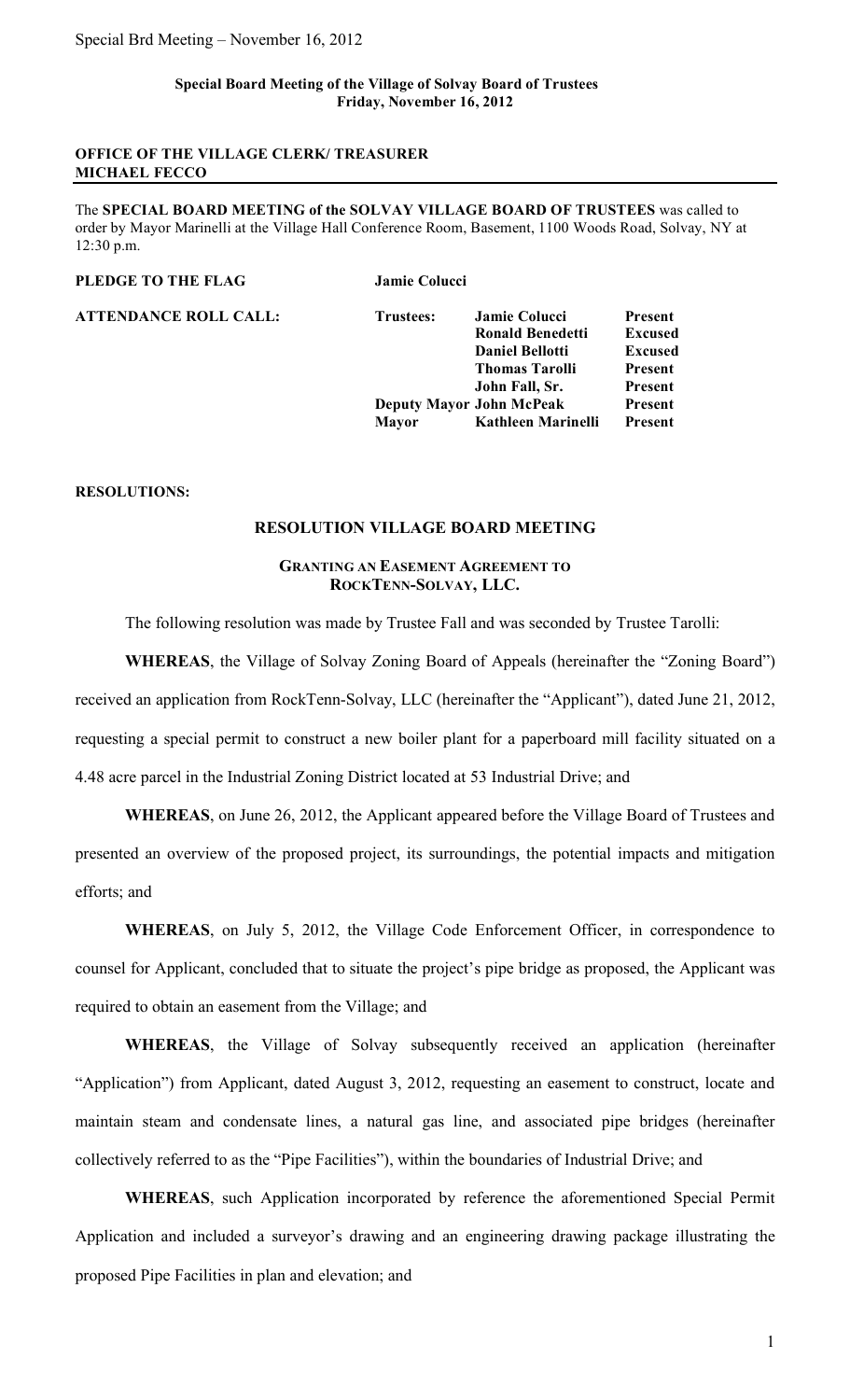Special Brd Meeting – November 16, 2012

**WHEREAS**, due to the sophisticated nature of the Pipe Facilities to be located within the proposed easement area, the Village Board relied upon the professional advice of its Village Engineer and retained the engineering services of Barton and Loguidice; and

**WHEREAS**, on July 16, 2012, the Zoning Board declared the Applicant's proposed boiler house project with pipeline/bridge transporting steam and condensate an Unlisted Action and, having identified and contacted the involved agencies for purposes of the New York State Environmental Quality Review Act ("SEQRA"), the Zoning Board assumed the role of lead agency and conducted a coordinated review; and

**WHEREAS**, the Village was identified as an involved agency and, as a result, included in the SEQRA process; and

**WHEREAS**, in accordance with its lead agency status, the Zoning Board, by resolution dated September 17, 2012, issued a "Findings Statement" and rendered a Negative Declaration; and

**WHEREAS**, due negotiations between the Village and the Applicant have resulted in a proposed "Pipe Facilities Easement Agreement" between the Village of Solvay and the Applicant; and

**WHEREAS**, the Village Board has duly considered the easement application and wishes to grant the Applicant the easement requested.

**NOW, THEREFORE, BE IT RESOLVED**, that the Village of Solvay Board of Trustees hereby ratifies and reaffirms the SEQRA determination rendered by the Zoning Board on September 17, 2012; and be it further

**RESOLVED**, that the easement application for RockTenn – Solvay, LLC, in accordance with the survey titled "175 Scale of D.W. Hannig Solvay Mortgage Map for Easement Application, DWG 1AGG0030," dated July 12, 2012, and "60 Scale Project Map of Steam Lines for Easement Application, DWG 1AGG0032," and the following drawings prepared by C&S Companies:

- "Civil Details, C-107," September 12, 2012;
- "Civil Details, C-106," dated September 12, 2012;
- "Civil Gas Line Relocation Plan, C-105," dated September 12, 2012;
- "Civil Steam and Condensate Plan, C-104," dated September 12, 2012;
- "Civil Steam and Condensate Plan, C-103," dated September 12, 2012;
- "Civil Steam and Condensate Plan, C-102," dated September 12, 2012;
- "Civil Steam and Condensate Plan, C-101," dated September 12, 2012; and
- "Civil General Notes, Legend & Schedules, C-001," dated September 12, 2012;

is hereby approved, subject to the following conditions:

List of Conditions:

- 1. The submission and review of an engineering plan setting forth the Pipe Facilities' construction details for review and approval by the Village Engineer.
- 2. Receipt by the Village of Solvay of an appraisal of the easement area and payment to the